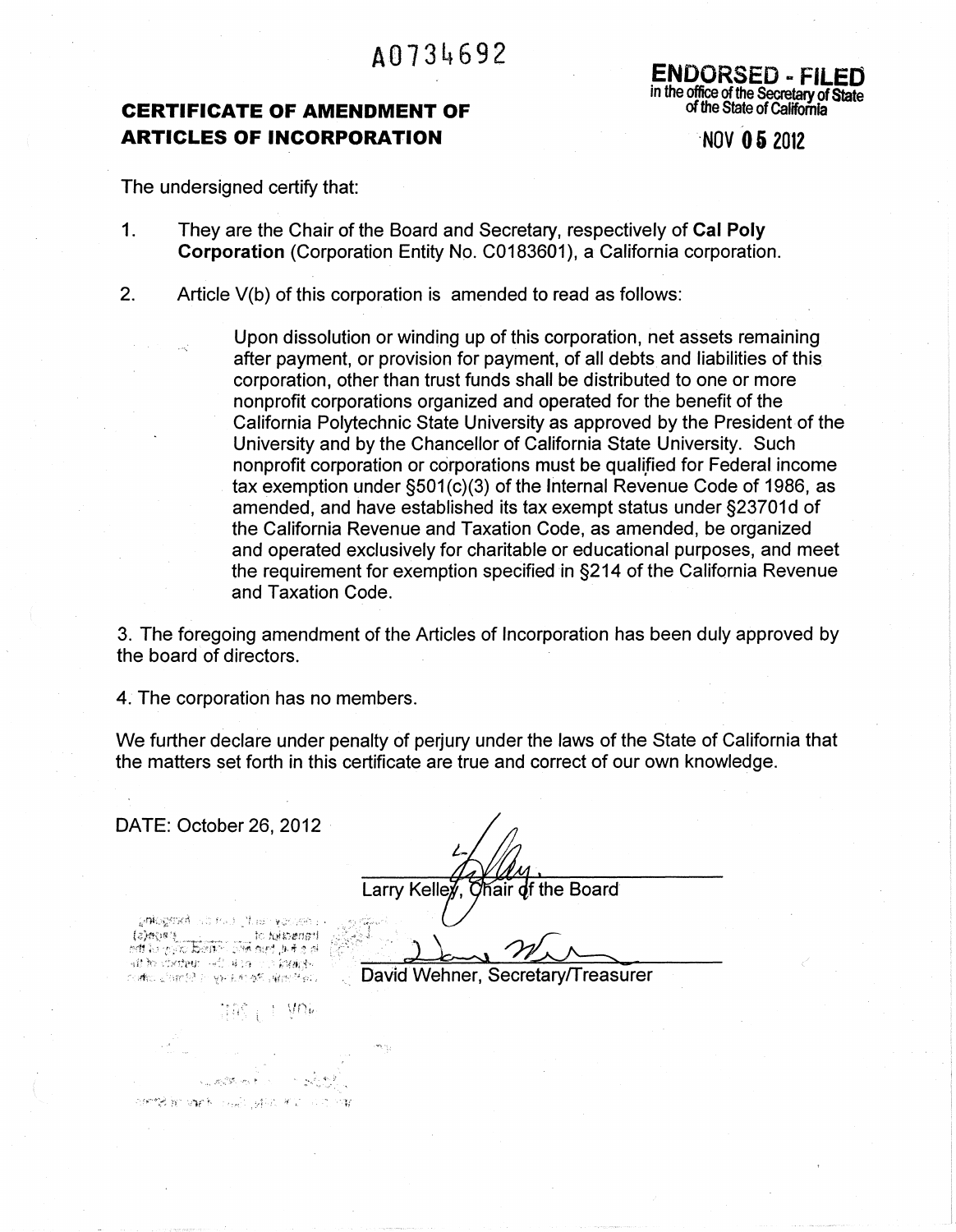# t\0720562

# **RESTATED ARTICLES OF INCORPORATION**

ENDORSED - FILED in the office of the Secretary of State of the State of California

**SEP 22 2011** 

The undersigned certify that:

*(* 

- 1. They are the Chair of the Board and Secretary, respectively of Cal Poly Corporation (Corporation Entity No. C0183601 ), a California corporation.
- 2. The Articles of Incorporation of this corporation are amended and restated to read as follows:

# RESTATED ARTICLES OF INCORPORATION OF CAL POLY CORPORATION

#### ARTICLE I. Name

The name of this corporation is the "Cal Poly Corporation."

#### ARTICLE II. Purposes

(a) This corporation is a nonprofit public benefit corporation and is not organized for the private gain of any person. It is organized under the Nonprofit Public Benefit Corporation Law for charitable purposes.

(b) The charitable purposes for which this corporation is organized and will be operated exclusively are to perform the functions of, and to carry out the mission and educational programs that benefit California Polytechnic State University, San Luis Obispo. This corporation is organized exclusively for charitable purposes within the meaning of §501(c)(3) of the Internal Revenue Code of 1986, as amended.

(c) The foregoing provisions shall be construed as both purposes and powers, but no recitation, expression or declaration of specific or special powers or purposes herein enumerated shall be deemed to be exclusive, and it is hereby expressly declared that all other lawful powers not inconsistent herewith are hereby included.

#### ARTICLE Ill. Exempt Status and Limitation of Activities

(a) This corporation is organized and operated exclusively for the charitable purposes described in Article II, and it shall be nonprofit and nonpartisan.

(b) Nothing in Article II shall be construed as allowing the Cal Poly Corporation to carry on any other activities not permitted to be carried on (1) by a corporation exempt from federal income tax under §501(c)(3) of the Internal Revenue Code of 1986, as amended, or (2) by corporation contributions which are deductible under §§170(c)(2), 2055(a)(2), 21 06(a)(2)(A)(ii), 2522(a)(2), or 2522(b )(2) of the Internal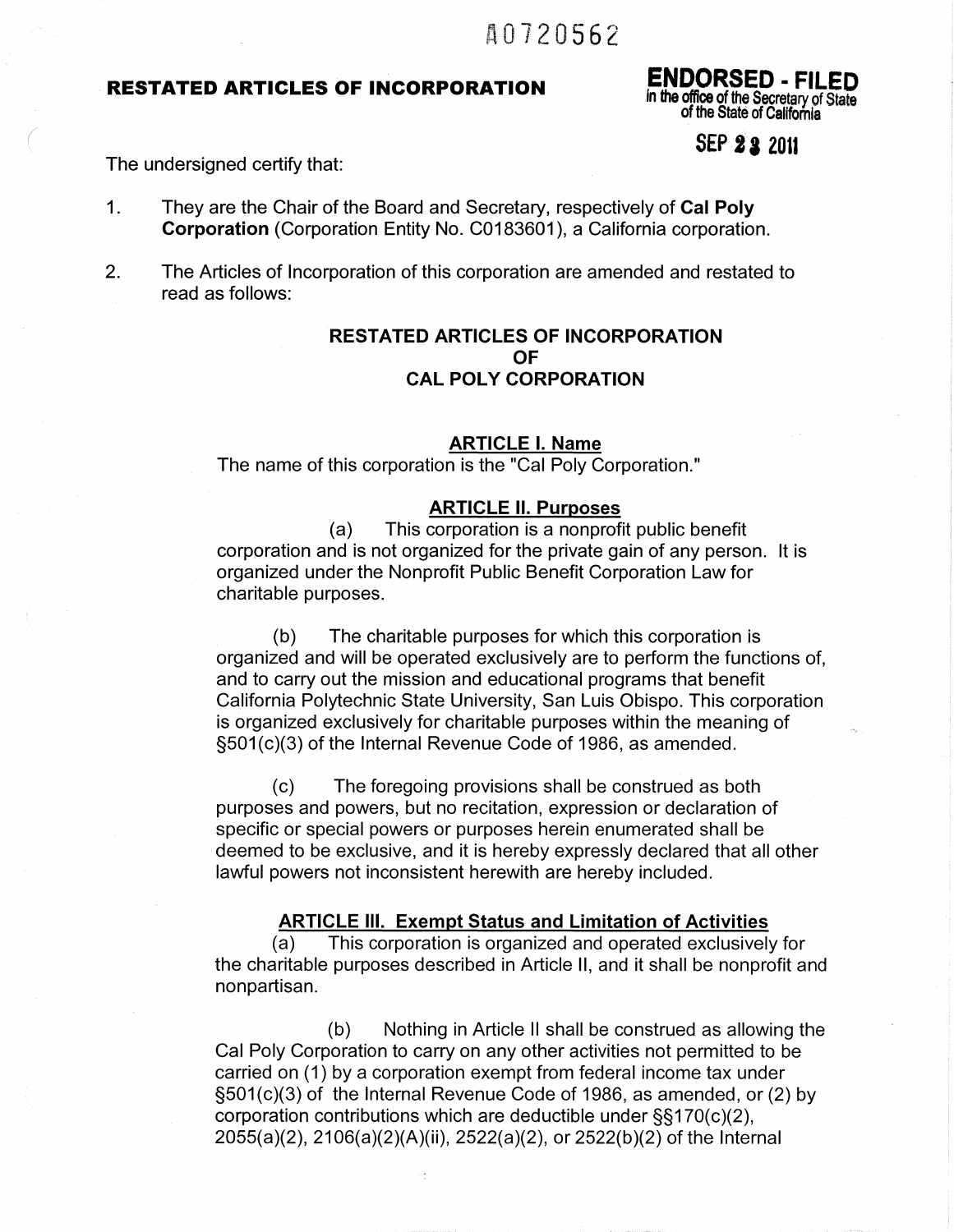Revenue Code.

(c) No substantial part of the activities of this corporation shall consist of carrying on propaganda, or otherwise attempting to influence legislation, and the Cal Poly Corporation shall not participate or intervene in any political campaign (including the publishing or distribution of statements) on behalf of, or in opposition to, any candidate for public office.

#### **ARTICLE** IV. **Principal Office**

The principal office for the transaction of the business of the corporation will be located in the County of San Luis Obispo, State of California.

### **ARTICLE V. Dedication and Dissolution**

(a) The property of this corporation is irrevocably dedicated to ,charitable purposes. No part of the net income or assets of this corporation shall ever inure to the benefit of its directors or officers, or to any private person, except that the Cal Poly Corporation is authorized and empowered to pay reasonable compensation for services rendered and to make payments and distributions in furtherance of the purposes set forth in Article II.

(b) Upon dissolution or winding up of this corporation, net assets remaining after payment, or provision for payment, of all debts and liabilities of this corporation, other than trust funds shall be distributed to one or more nonprofit corporations organized and operated for the benefit of the California Polytechnic State University as approved by the President of the University and by the Board of Trustees of California State University. Such nonprofit corporation or corporations must be qualified for Federal income tax exemption under §501(c)(3) of the Internal Revenue Code of 1986, as amended, and have established its tax exempt status under §23701d of the California Revenue and Taxation Code, as amended, be organized and operated exclusively for charitable or educational purposes, and meet the requirement for exemption specified in §214 of the California Revenue and Taxation Code.

### **ARTICLE** VI. **Amendment**

The Articles of Incorporation of this corporation shall be amended only by the two-thirds vote of a majority of the qualified directors then in office, subject to the approval of the President of California Polytechnic State University.

3. The foregoing amendment and restatement of the Articles of Incorporation has been duly approved by the Board of Directors and the President of California Polytechnic State University.